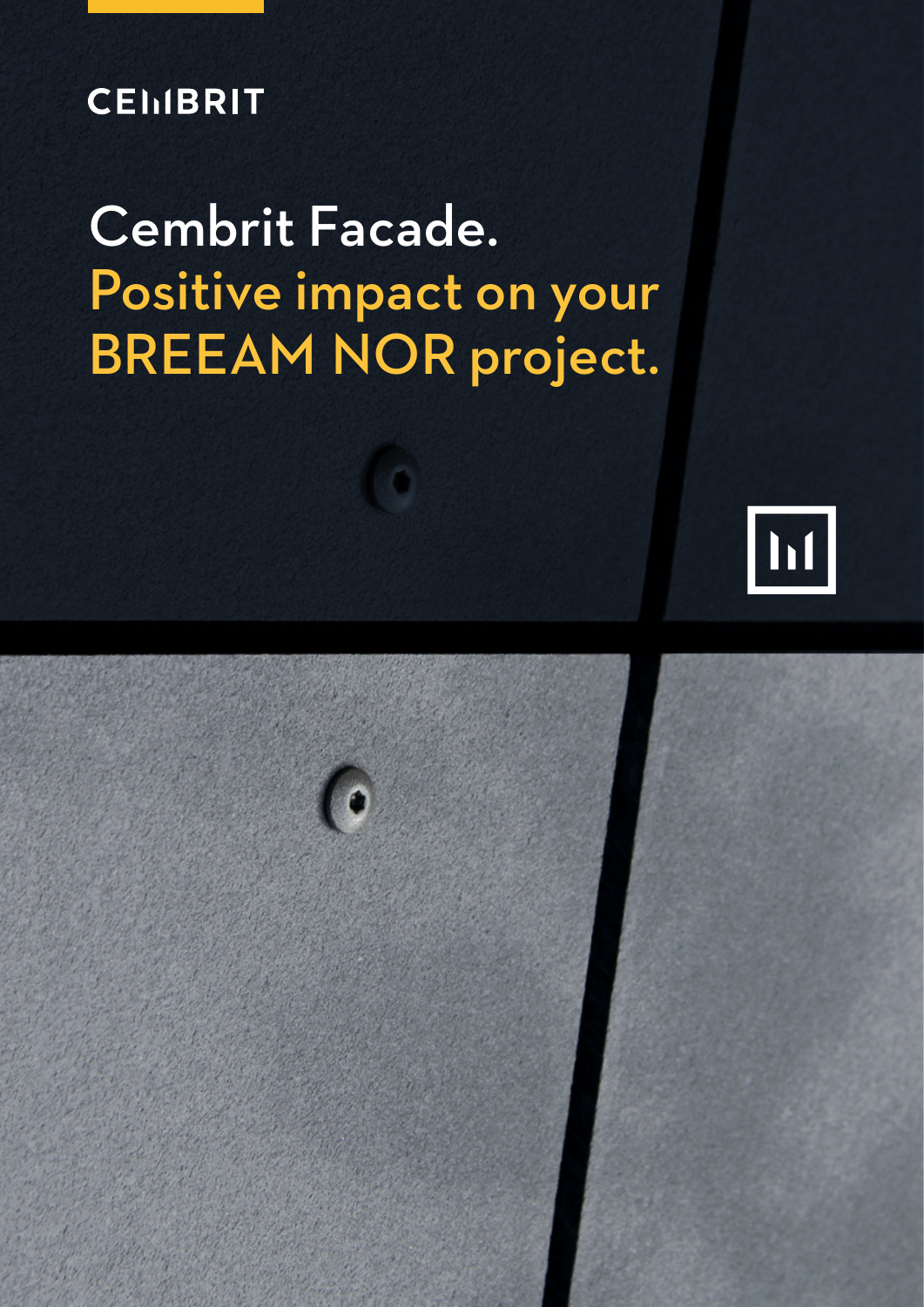Cembrit facade boards contribute to embedding sustainability actions in the management and design stages.



Cembrit production facilities continuously improve processes to lower energy consumptions.



BREEAM NOR is a voluntary Sustainability Certification rating scheme for the built environment based on a holistic assessment. It is developed in the UK and adapted to the Norwegian building code as BREEAM NOR. The scheme provides Sustainable Built Environment framework that helps clients manage and mitigate risk through demonstrating sustainability performance during all building phases.

Cembrit facade products are evaluated in 10 categories; Management, Health and Wellbeing, Energy, Transport, Water, Materials, Waste, Land use and Ecology, Pollution and Innovation. The sustainability performance of a building is evaluated on specific criteria within each of these categories. Calculation of LCA and LCC at all building stages serves as a decision tool to optimise the building according to the requirements as well as altering the choice of material for the final certification.

> All our facade boards have a 3<sup>rd</sup> party validated Environmental Product Declarations (EPD), documentation and detailed guidance on our facade boards.

Cembrit facade products contribute to the BREEAM NOR certification in the Management, Energy, Materials and Waste categories. Our contribution in these categories is the high transparency on the life cycle assessment (LCA) as well as the long lifetime and low maintenance of Cembrit facade products which lowers the operational energy and costs in the building's lifetime.

Cembrit facade boards are designed for robustness. The raw material composition makes the fibre cement board an exceptionally strong and weather resistant building material.

# Choose Cembrit for your sustainable building

## Contribution to BREEAM NOR

#### **MANAGEMENT**

Cembrit facade products contribute to reduced life cycle cost and thereby supporting economically sustainable design. The durability, robustness and long product lifetime helps building owners achieve low Total Life Cycle Costs (LCC) throughout the building's lifetime with no aftercare.

Our products encourage sustainable management with products which are strong and unaffected from day-to-day influence as well as highly resistant to most external conditions and impact. Cembrit facade products are simply designed to withstand extreme weather conditions and last for decades.

### **ENERGY**

Cembrit facade products are maintenance-free and the low weight facade enables an energy efficient design. Our facade products are mounted on a ventilated facade structure with a ventilation gap at the bottom of the facade. This ensures that ventilation is possible throughout the facade, minimising temperature fluctuations in the outer wall. Sunlight and heat is ventilated away from the facade, and the natural ventilation behind the facade products minimises the risk of condensation.

These properties contribute to lowering energy consumption and environmental impacts while at the same time reducing costs for energy as well as operating costs in the building's lifetime.



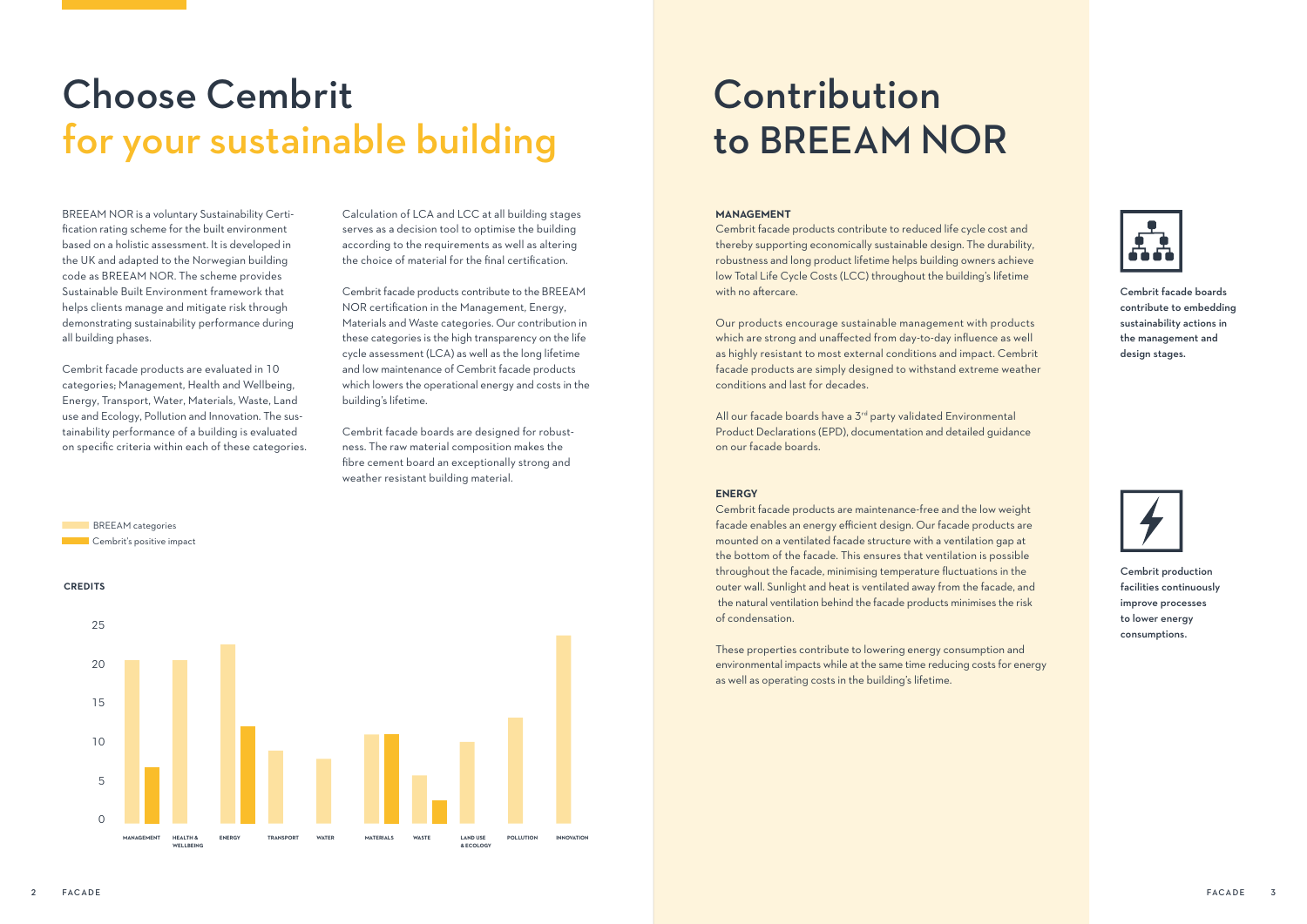

Cembrit strives to minimise transportation of raw materials and to lower CO<sup>2</sup> emissions from transport where possible.



Cembrit facade boards have a low risk to the local environment during the product lifetime.

#### **MATERIALS**

At Cembrit, we constantly focus on reducing emission related impacts on the environment to keep consumption of non-renewable resources to a minimum across all stages of the building, life cycle. We can deliver data for the lifecycle assessment of a building through our 3<sup>rd</sup> party verified Environmental Product Declaration.

Cembrit strives to be a socially responsible company in relation to effects on nature and on local and global communities from business activities. Cembrit does not use forced labour nor do we make use of child labour in any of our operations. Our Code of Conduct outlines a set of principles and minimum standards regarding ethical behavior and social responsibility.

We report our environmental impact from extraction, operations and activities associated with our product and the product supply chain. All cement and mineral fillers are extracted locally and delivered directly to Cembrit factories. The cellulose in Cembrit facade boards is FCS certified wood fibres from either pine or spruce.

Cembrit facade boards have an expected lifetime of 40-60 years. The robustness of the boards combined with a weather resistant surface contributes to lower the life cycle cost of the building envelope. If a board must be replaced, e.g. because of damage, Cembrit facade boards can be removed in a non-destructive way simply by removing the mounting screws and installing a new board.

Load-bearing structures and performance of individual materials have a significant impact on the fire safety of a building. Cembrit facade products are non-combustible with a reaction to fire class A2-s1, d0.



**WASTE**

Cembrit facade boards do not contain hazardous substance. Leaching tests are performed to confirm the low risk our facade boards pose to the local environment as well as living up to the current REACH policies.

Ventilated facade system can easily be disassembled from the substructure and separated into parts, e.g. metal, wood and fibre cement. This makes it possible to reuse the products in a similar function when installed correctly and in compliance with Cembrit installation manuals and guidance.

Office building, Ringvegen 16, Gjørvik, Norway BREEAM rating: Very Good

Construction year: 2019 Cembrit product: Cembrit Patina

BREEAM NOR certified office building rated VERY GOOD, located in Gjørvik, Norway. Cembrit delivered white Cembrit Patina Original boards which live up to the high standards of durability and quality of the rainscreen. In addition to the BREEAM NOR scheme, the office building also meets the demands and methods applied in passive houses.



Photo; Byggeindustrien v/Jørn Hindklev



### **BREEAM<sup>®</sup>NOR**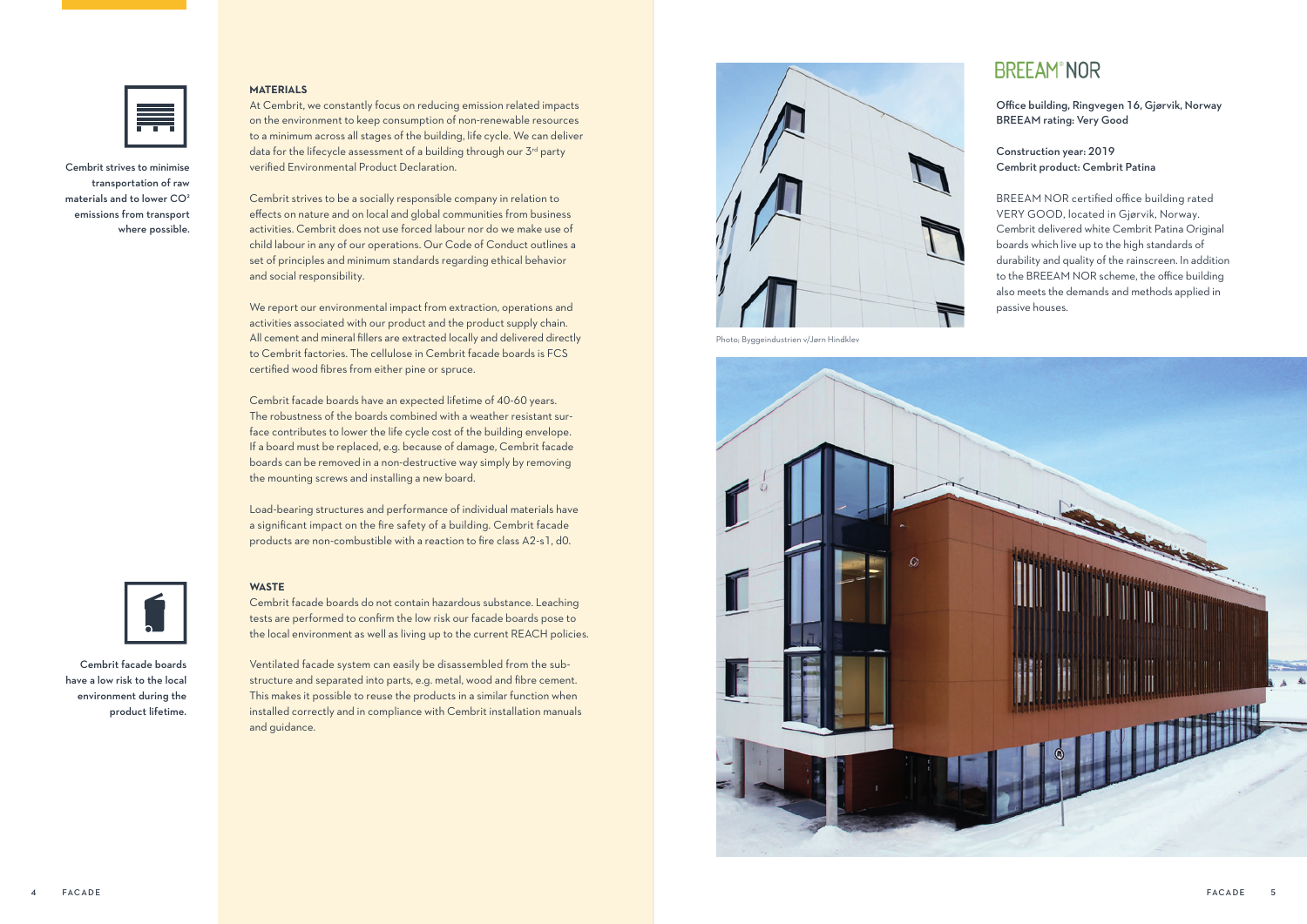**ENE 0.1 (12 Credits)** Energy efficiency

**MAN 0.2 (4 Credits)** Life cycle cost and service life planning

**MAN 0.5 (3 Credits)** Aftercare

**MAT 0.1 (7 Credits)** Life cycle impacts

**MAT 0.2 (3 Credits)** Responsible sourcing of materials

**MAT 0.3 (1 Credits)** Designing for durability



**WST 0.1 (3 Credits)** Construction waste management

Positive Impact.

Cembrit facade boards positively impact up to 33 credit of the overall category score in a BREEAM NOR project for new constructions. The contribution of our product is individually calculated by the BREEAM NOR assessor for the specific project.

BREEAM NOR scheme provides independent 3rd party validated assessment of the sustainability performance of a new individual and the surrounding environment. The system also focuses on improving the economic and social impact of the building during its lifetime in a costeffective manner.

Cembrit facade boards positivly impact the highlighted criteria according to the BREEAM NOR manual for new construction, version 2016.



**MATERIALS** 

### Cembrit facade products – criteria impact